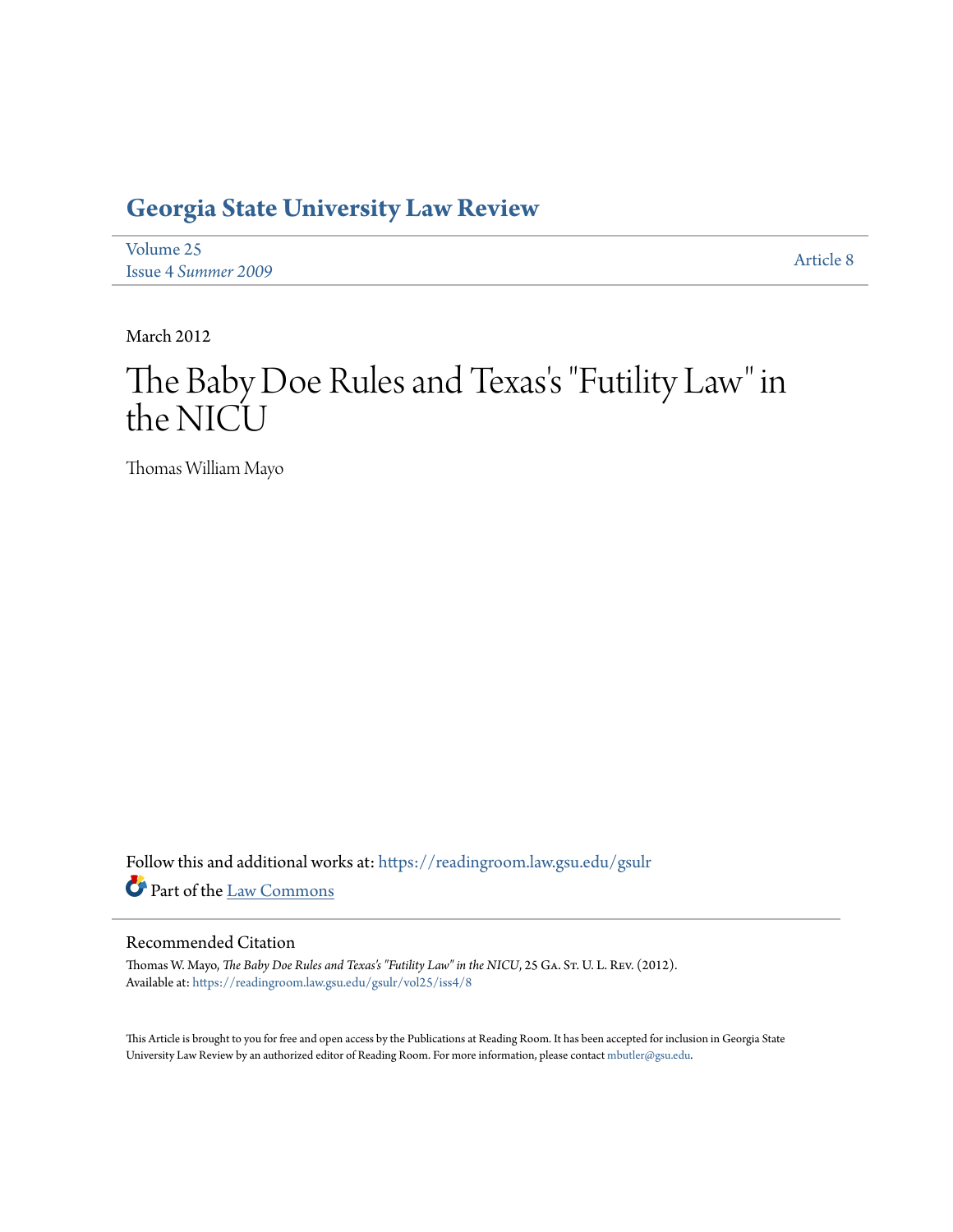# **THE BABY DOE RULES AND TEXAS'S "FUTILITY** THE BABY DOE RULES AND TEXAS'S "FUTILITY **LAW" IN THE NICU** LAW" IN THE NICU

### **Thomas William Mayo\*** Thomas William Mayo \*

#### **I. INTRODUCTION** I. INTRODUCTION

The applicability of Texas's futility provision in the **NICU** and its The applicability of Texas's futility provision in the NICU and its relationship to the Baby Doe rules are reasonably straightforward. relationship to the Baby Doe rules are reasonably straightforward. Nonetheless, many comments have been written about Texas'ss so-Nonetheless, many comments have been written about Texas'ss socalled "futility law," some of them complimentary and others, not so called "futility law," some of them complimentary and others, not so much. The most serious critiques of the Texas futility provision, much. The most serious critiques of the Texas futility provision, however, are based upon assumptions that result from a fundamental however, are based upon assumptions that result from a fundamental misreading of the law. After a brief discussion of the futility misreading of the law. After a brief discussion of the futility provision and its principal features, this Essay will examine the provision and its principal features, this Essay will examine the misunderstandings that plague many critiques of the law and then misunderstandings that plague many critiques of the law and then offer a list of proposed amendments to the law that address some of the actual deficiencies in the futility provision. the actual deficiencies in the futility provision.

#### **II.** BACKGROUND II. BACKGROUND

In 1999, Texas lawmakers<sup>1</sup> set out to combine three end-of-life laws into one.<sup>2</sup> The primary goal was to harmonize the three laws by eliminating inconsistencies in the witnessing provisions, adding and sharpening some of the definitions, revising the authorized advancedirective forms, and adopting a consistent and politically acceptable directive forms, and adopting a consistent and politically acceptable approach to the laws' liability rules. $3$ 

**<sup>&</sup>quot;** Director, Cary M. Maguire Center for Ethics and Public Responsibility and Associate Professor, • Director, Cary M. Maguire Center for Ethics and Public Responsibility and Associate Professor, Dedman School of Law, Southern Methodist University. Dedman School of Law, Southern Methodist University.

**<sup>1.</sup>** The legislature was assisted **by** an advisory panel of which **I** have been a member since 1998. I. The legislature was assisted by an advisory panel of which I have been a member since 1998. Opinions offered in this article are mine alone and should not be attributed to other members of the Opinions offered in this article are mine alone and should not be attributed to other members of the group. group.

<sup>2.</sup> The three laws were the Natural Death Act, TEx. HEALTH & SAFETY CODE **ANN.** ch. 672 (1997); 2. The three laws were the Natural Death Act, TEx. HEALTH & SAFETY CODE ANN. ch. 672 (1997); the Out-of-Hospital Do-Not-Resuscitate law, **id.** ch. 674; and the Durable Power of Attorney for Health the Out-of-Hospital Do-Not-Resuscitate law, *id* ch. 674; and the Durable Power of Attorney for Health Care law, TEx. Ctv. PRAC. & REMEDY **CODE** ch. 135 (1997). Care law, TEx. CIY. PRAc. & REMEDY CODE ch. 135 (1997).

**<sup>3.</sup>** Opposition to revisions to the liability rules (which replaced negligence with good faith as the 3. Opposition to revisions to the liability rules (which replaced negligence with good faith as the liability standard for physicians) helped to derail a similar attempt to harmonize the three laws in 1997. liability standard for physicians) helped to derail a similar attempt to harmonize the three laws in 1997. The result was vetoed **by** then-Governor Bush, see Proclamation **by** the Governor of Texas (June 20, The result was vetoed by then-Governor Bush, *see* Proclamation by the Governor of Texas (June 20,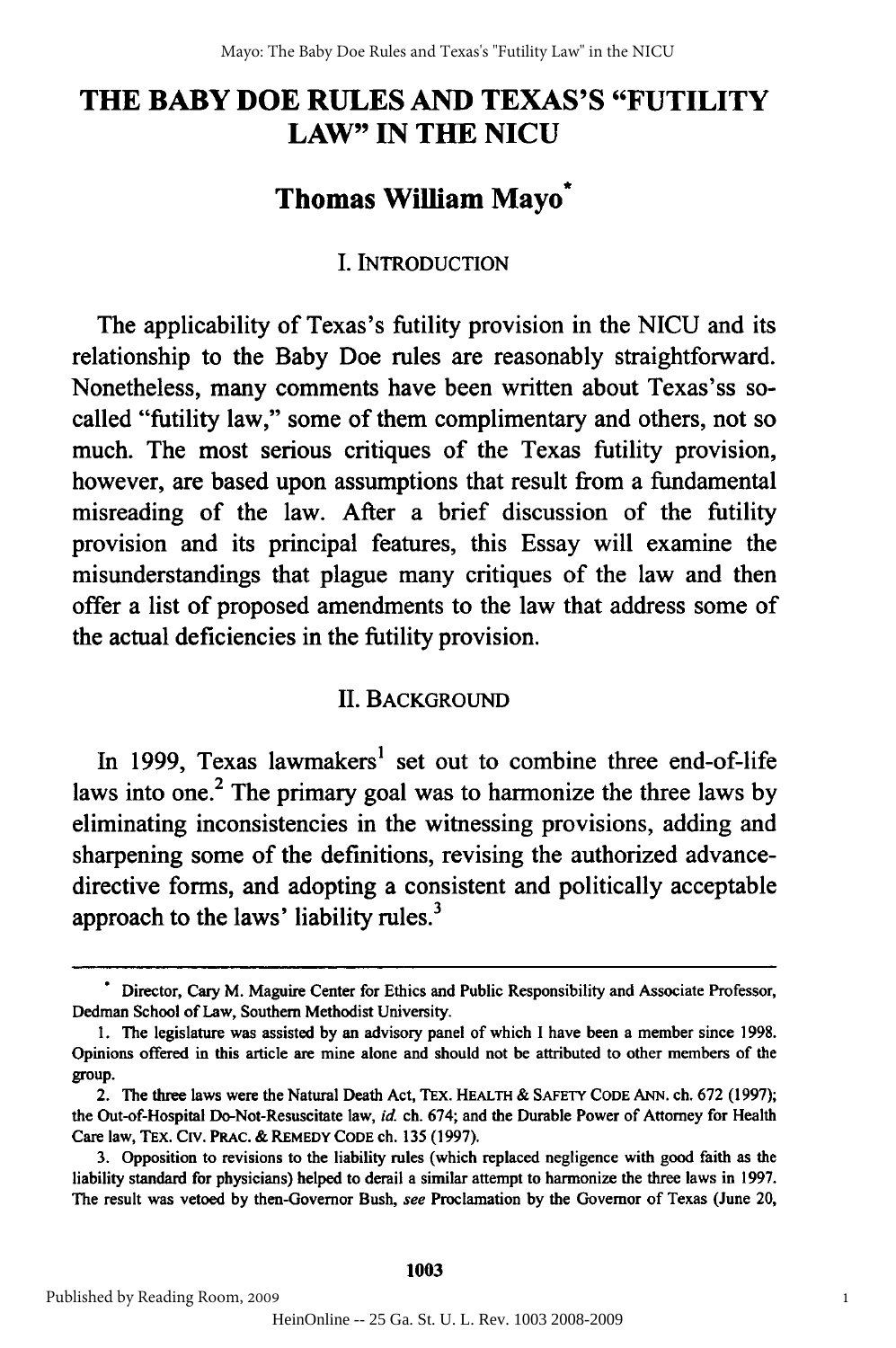#### **GEORGIA STATE UNIVERSITY LAW REVIEW 1004 [Vol. 25:4 1004** GEORGIA STATE UNIVERSITY LAW REVIEW [Vol. 25:4

Early on, the legislature's advisory panel declared all provisions of Early on, the legislature's advisory panel declared all provisions of the three laws--those that were present in the statutes, as well as those that were missing-to be on the table for discussion. those that were missing-to be on the table for discussion. Accordingly, members of the advisory panel were encouraged to Accordingly, members of the advisory panel were encouraged to promote their "wish lists," subject to the understanding that no new promote their "wish lists," subject to the understanding that no new provision would be submitted to the legislature unless it had the full provision would be submitted to the legislature unless it had the full backing of all members of the panel.<sup>4</sup>

The most notable provision to emerge from the 1999 harmonization effort was the provision that dealt with medical-futility harmonization effort was the provision that dealt with medical-futility disputes, particularly disputes between surrogate decision makers and disputes, particularly disputes between surrogate decision makers and physicians over treatments deemed **by** the physicians to be physicians over treatments deemed by the physicians to be "inappropriate." Although it is often referred to as the "Texas futility law," this provision is a single subSection<sup>5</sup>—Section 166.046(e) of the *Texas Health & Safety Code-of* a large and complex matrix of the *Texas Health* & *Safety Code-of* a large and complex matrix of related Sections in which the word "futility" never appears.<sup>6</sup> To understand what Section 166.046(e) does and does not do, it may be helpful to consider how it fits into Section **166.046** (and related helpful to consider how it fits into Section 166.046 (and related provisions of the Texas Advance Directives Act) as a whole. provisions of the Texas Advance Directives a whole.

<sup>1997) (</sup>vetoing S.B. 414), at <http://www.lrl.state.tx.us/scanned/vetoes/75/sb414.pdf#navpanes=0> (last visited June 23, 2009), who then informally requested that the drafting group take another shot at visited June 23, 2009), who then informally requested that the drafting group take another shot at harmonization in 1999. harmonization in 1999.

<sup>4.</sup> The panel was a diverse group, including representatives from state agencies responsible for 4. The panel was a diverse group, including representatives from state agencies responsible for paying for or providing end-of-life treatment, health-care professional and industry associations and paying for or providing end-of-life treatment, health-care professional and industry associations and advocacy groups, a handful of hospitals, a few individuals, and the Texas Right to Life and National advocacy groups, a handful of hospitals, a few individuals, and the Texas Right to Life and National Right to Life Committees. Members of the advisory panel were, of course, free to dissociate themselves Right to Life Committees. Members of the advisory panel were, of course, free to dissociate themselves from the final product, and keeping the panel together was viewed as essential if the final from the fmal product, and keeping the panel together was viewed as essential if the final recommendation was going to be politically viable. Some of the history and a brief description of the recommendation was going to be politically viable. Some of the history and a brief description of the 1998-1999 drafting effort are set out in Robert L. Fine & Thomas Win. Mayo, *Resolution of Futility by* 1998-1999 drafting effort are set out in Robert L. Fine & Thomas Wm. Mayo, *Resolution of Futility by Due Process: Early Experience with the Texas Advance Directives Act,* 138 **ANNALS INTERNAL** MED. *Due Process: Early Experience with the Texas Advance Directives Act,* 138 ANNALS INTERNAL MED. 743, 744 (2003). 743, 744 (2003).

<sup>5.</sup> TEX. HEALTH & SAFETY CODE § 166.046 (Vernon Supp. 2001).

<sup>6.</sup> Because of the well-documented failures of commentators to develop a definition for "medical 6. Because of the well-documented failures of commentators to develop a defmition "medical futility" that could attract general agreement, see, e.g., Paul R. Helft et al., The Rise and Fall of the Futility Movement, 343 NEW. ENG. J. MED. 293 (2000); Jeffrey P. Burns & Robert D. Truog, Futility: A *Concept in Evolution,* 132 CHEST 1987, 1988-89 (2007) (hereinafter *"Futility: A Concept in Concept in Evolution,* 132 CHEST 1987, 1988-89 (2007) (hereinafter *"Futility: A Concept in Evolution"),* Section 166.046(e) of the Texas Advance Directives Act addresses disputes that arise when *Evolution"),* Section 166.046(e) of the Texas Advance Directives Act addresses disputes that arise when patient representatives ask for treatments that are deemed by the attending physician to be patient representatives ask for treatments that are deemed by the attending physician to be "inappropriate," a term that is arguably broader and certainly no less inscrutable than "futile," cf. Jeffrey P. Burns & Robert D. Truog, Correspondence, 134 CHEST 888, 888 (2008) ("'[I]nappropriate' has a commonly understood meaning or agreed-upon definition. The truth is that no such meaning or definition exists."). definition exists.").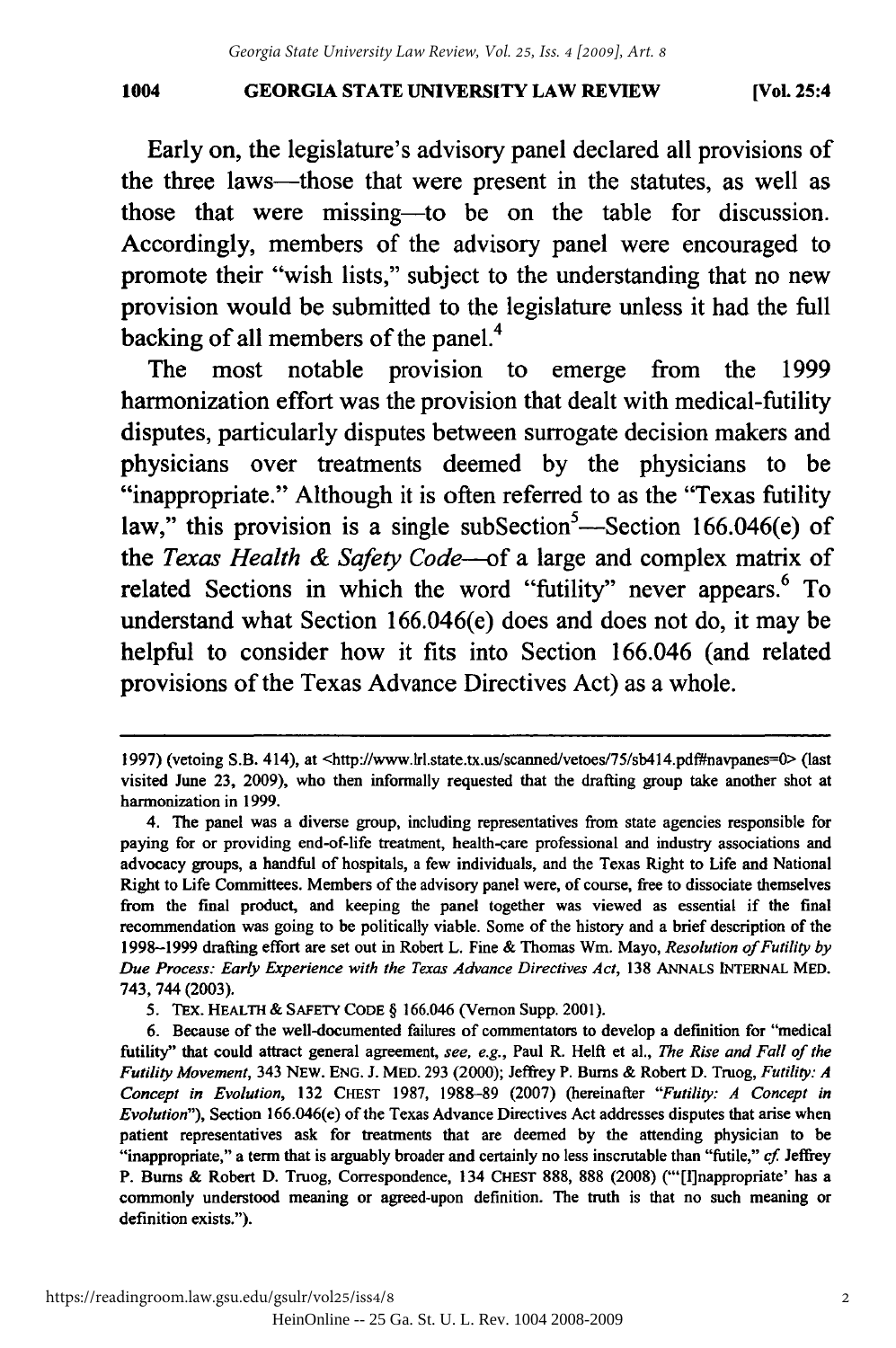**TEXAS'S** "FUTILITY LAW" **IN** THE **NICU 20091** *1005* 2009) TEXAS'S "FUTILITY LAW" IN THE NICU 1005

Section **166.046** addresses various types of disagreements over Section 166.046 addresses various types of disagreements over end-of-life decisions, including both "classic right-to-die" cases as end-of-life decisions, including both "classic right-to-die" cases as well as so-called "futility disputes," sometimes referred to as "reverse well as so-called "futility disputes," sometimes referred to as "reverse right-to-die" (or, less charitably, "duty to die") cases.<sup>7</sup> Both types of disagreements trigger the same set of procedural safeguards under the disagreements trigger the same set of procedural safeguards under the law.<sup>8</sup> First, a hospital ethics or medical committee<sup>9</sup> must conduct a review of the treatment dispute, with at least forty-eight hours' prior review of the treatment dispute, with at least forty-eight hours' prior notice to the surrogate decision maker,<sup>10</sup> who is entitled to attend the review session.<sup>11</sup> The hospital is also obligated to provide the surrogate with a detailed "Statement Explaining the Patient's Right to surrogate with a detailed "Statement Explaining the Patient's Right to Transfer"<sup>12</sup> and may also provide an additional "written description of the ethics or medical committee review process and any other policies and procedures . . . adopted by the health care facility."<sup>13</sup> Once the review process is over, any decision shall be reduced to Once the review process is over, any decision shall be reduced to writing, which will be given to the surrogate $14$  and placed in the patient's medical record. <sup>15</sup>**If** anyone involved in the process patient's medical record. 15 If anyone involved in the process disagrees with the outcome of the ethics committee's review, the disagrees with the outcome of the ethics committee's review, the physician (with the assistance of the facility's staff) shall try to physician (with the assistance of the facility's staff) shall try to

**11.** *Id.* § 166.046(b)(4)(A). II. *Id.* § I 66.046(b)(4)(A).

14. *Id.* § 166.046(b)(4)(B). 14. *Id* § 166.046(b)(4)(B).

<sup>7.</sup> The primary difference between the two types of disputes has to do with the identity of the party who demands more care and the party who resists the demand. In a "classic right-to-die" case, the who demands more care and the party who resists the demand. In a "classic right-to-die" case, the family resists further aggressive treatment and the treating physician argues for its continuation. The family resists further aggressive treatment and the treating physician argues for its continuation. The cases of Karen Ann Quinlan and Nancy Beth Cruzan are two of the best known of these "classic rightcases of Karen Ann Quinlan and Nancy Beth Cruzan are two of the best known of these "classic right-<br>to-die" cases. *In re* Quinlan, 355 A.2d 647, *cert. denied*, 429 U.S. 922 (N.J. 1976); Cruzan v. Dir., Mo. Dep't of Health, 497 U.S. 261 (1990). In futility cases, it is the patient's representative who demands a Dep't of Health, 497 U.S. 261 (1990). In futility cases, it is the patient's representative who demands a level or type of treatment-often with the request that "everything be done" to keep the patient aliveand the physicians who resist on the ground that the requested treatments would not produce a benefit for the patient. One of the earliest such cases involved Helga Wanglie, who was diagnosed in a for the patient. One of the earliest such cases involved Helga Wanglie, who was diagnosed in a persistent vegetative state and whose caregivers sought (unsuccessfully) to have her husband replaced as persistent vegetative state and whose caregivers sought (unsuccessfully) to have her husband replaced as her guardian with someone more likely to consent to the withdrawal of ventilator support. See Futility: A *Concept in Evolution, supra* note 6, at 1988. *Concept* in *Evolution, supra* note 6, at 1988.

<sup>8.</sup> Just as Section 166.046 applies to both types of "right-to-die" disputes, it can be invoked by patients, surrogates, and physicians alike. patients, surrogates, and physicians alike.

<sup>9.</sup> Most of these disputes are likely to arise in a tertiary- or quaternary-care facility, where there will 9. Most of these disputes are likely to arise in a tertiary- or quaternary-care facility, where there will probably be an in-house ethics committee. If not, another kind of "medical committee" is permitted by probably be an in-house ethics committee. If not, another kind of "medical committee" is permitted by the statute. TEX. HEALTH & **SAFETY CODE ANN.** § 166.046(a) (Vernon Supp. 2001). the statute. TEx. HEALTH & SAFETY CODE ANN. § 166.046(a)(Vernon Supp. 2001).

**<sup>10.</sup>** *Id.* § 166.046(b)(2). 10. *Id.* § 166.046(b)(2).

<sup>12.</sup> *Id.* §§ 166.046(b)(3)(A), 166.052. 12. *Id* §§ 166.046(b)(3)(A), 166.052.

**<sup>13.</sup>** *Id.* § 166.046(b)(1). 13. *Id* § 166.046(b)(1).

<sup>15.</sup> TEx. HEALTH & SAFETY CODE **ANN.** § 166.046(c) (Vernon Supp. 2001). 15. TEx. HEALTH & SAFETY CODE ANN. § I 66.046(c) (Vernon Supp. 2001).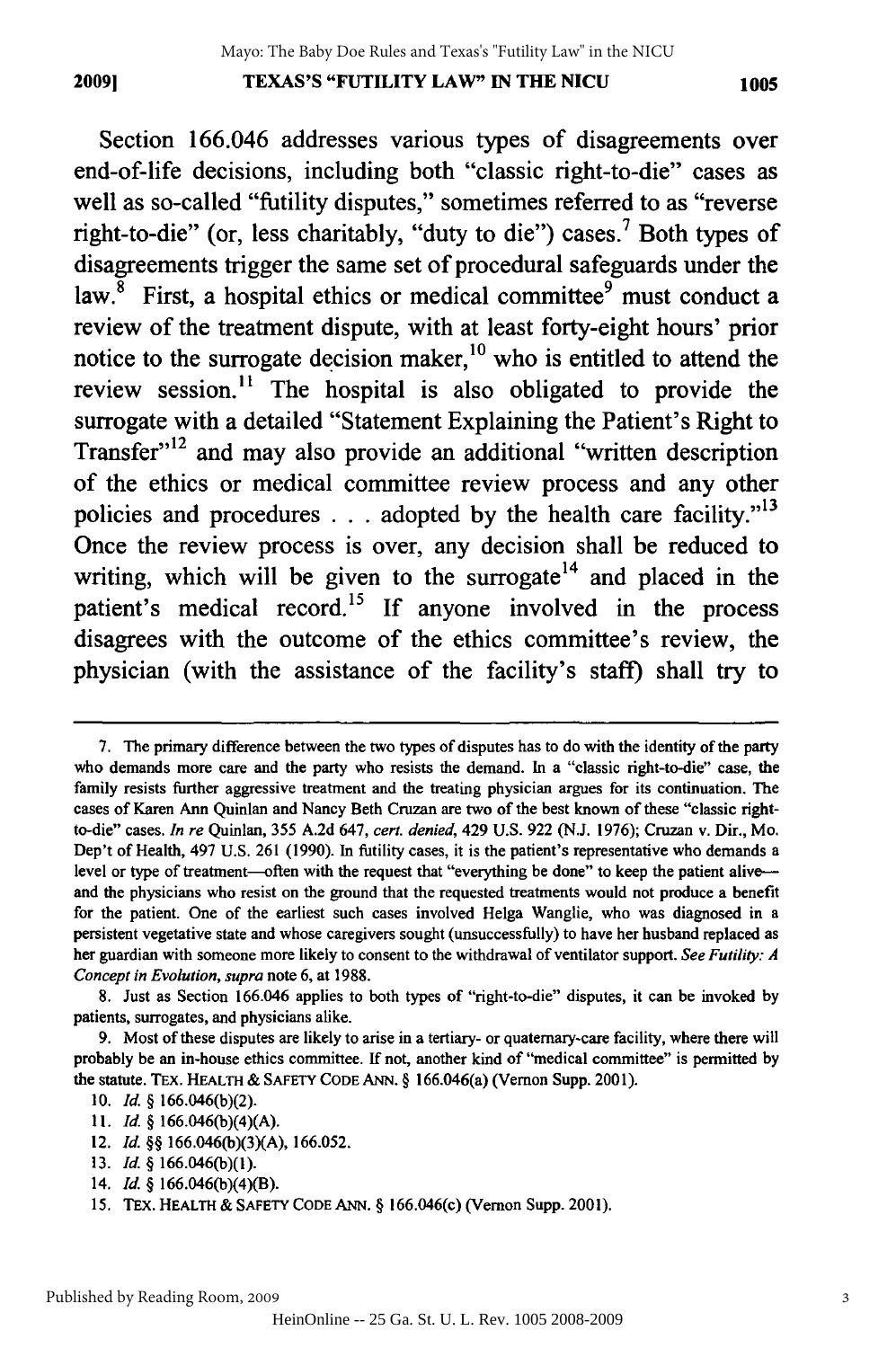#### **GEORGIA STATE UNIVERSITY LAW REVIEW 1006 [Vol. 25:4** 1006 GEORGIA STATE UNIVERSITY LAW REVIEW (Vol. 25:4

transfer the patient to another physician, an alternative care setting, or transfer the patient to another physician, an alternative care setting, or another facility where the surrogate's treatment decision can be complied with. **<sup>16</sup>**

complied with.<sup>16</sup><br>Under Section 166.046(e), a surrogate's demand for "inappropriate" treatment is to be treated just like traditional "right to die" disputes, with the added proviso that if the ethics committee die" disputes, with the added proviso that if the ethics committee agrees with the physician, life-sustaining treatment shall be continued for at least ten days, during which time the physician and facility for at least ten days, during which time the physician and facility shall try to effect the patient's transfer. If no facility or physician is shall try to effect the patient's transfer. If no facility or physician is found who will accept the transfer, at the end of the ten-day waiting found who will accept the transfer, at the end of the ten-day waiting period, neither the facility nor the physician is obligated to continue period, neither the facility nor the physician is obligated to continue to provide life-sustaining treatment. Finally, if all of the required to provide life-sustaining treatment. Finally, if all of the required procedures in Section **166.046** are followed, the physician, facility, procedures in Section 166.046 are followed, the physician, facility, and any health professional acting under the direction of the physician are immune from civil and criminal liability and physician are immune from civil and criminal liability and disciplinary action **by** the appropriate licensing board.17 disciplinary action by the appropriate licensing board. 17

From **1999** to **2003,** this procedural safe harbor applied (with one From 1999 to 2003, this procedural safe harbor applied (with one slight exception) only to disputes involving adult patients.<sup>18</sup> In 2003 the legislature amended the Advance Directives Act so that Section the legislature amended the Advance Directives Act so that Section **166.046** would apply to minor patients as well as adults. 19 At the 166.046 would apply to minor patients as well as adults. 19 At the same time, the legislature added Section 166.010 to the Advance Directives Act to emphasize that the Act was "subject to applicable Directives Act to emphasize that the Act was "subject to applicable federal law and regulations relating to child abuse and neglect *[i.e.,* federal law and regulations relating to child abuse and neglect [i.e., the Baby doe rules] to the extent applicable to the state based on its the Baby doe rules] to the extent applicable to the state based on its

19. This was done by eliminating Section 166.046's cross-reference to Section 166.039 and 19. This was done by eliminating Section 166.046's cross-reference to Section 166.039 and reworking the definition of "health care or treatment decision" to make it clear that it "includ[es] such a decision on behalf of a minor." S.B. **1320, §§ 1** (amending definition of "health care or treatment decision on behalf of a minor." S.B. 1320, §§ I (amending definition of "health care or treatment decision"), 4 (eliminating cross-reference in Section 166.046(a) to Section **166.039) (2003).** decision"), 4 (eliminating cross-reference in Section 166.046(a) to Section 166.039) (2003).

**<sup>16.</sup> Id. § 166.046(d).** *16. Id.* § 166.046(d).

<sup>17.</sup> Id. **§** 166.045(d). *17. Id.* § 166.045( d).

**<sup>18.</sup>** As originally enacted, Section 166.046 applied when a physician disagreed with an advance 18. As originally enacted, Section 166.046 applied when a physician disagreed with an advance directive (including, in theory-but rarely in practice-an advance directive executed on behalf of a minor) or with a treatment decision on behalf of an incompetent *adult* patient without a directive, minor) or with a treatment decision on behalf of an incompetent *adult* patient without a directive, guardian, or health care agent. S.B. 1260, **§** 1.03 (1999) (adding **§** 166.046). This latter limitation guardian, or health care agent. S.B. 1260, § 1.03 (1999) (adding § 166.046). This latter limitation resulted from a cross-reference to "a treatment decision under Section 166.039, which authorizes resulted from a cross-reference to "a treatment decision under Section 166.039, which authorizes treatment decisions for certain *adult* patients." Id.; see also Section 166.039's limited applicability to adult patients. adult patients.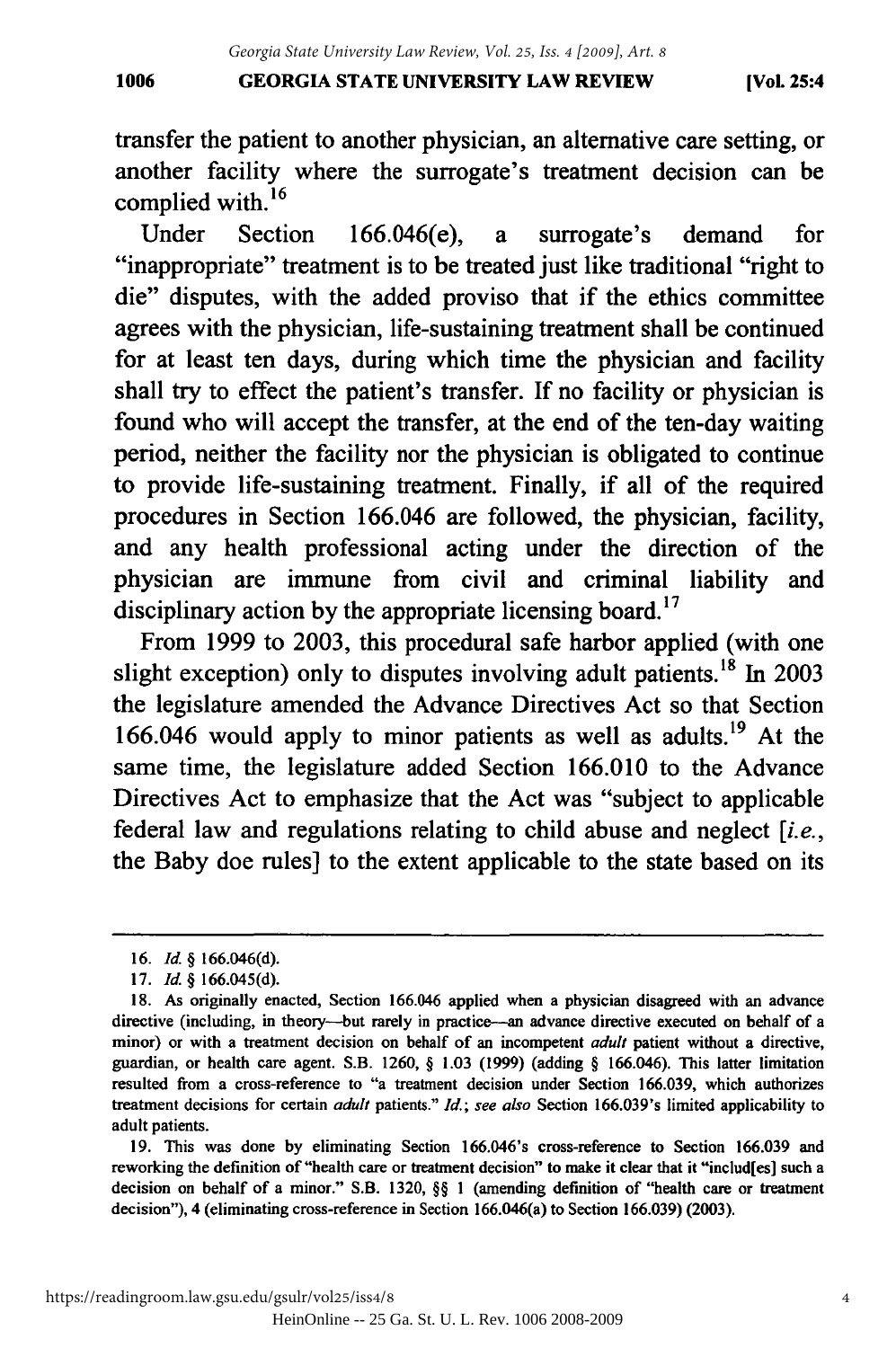### **TEXAS'S "FUTILITY LAW" IN THE NICU 20091 1007** 2009] TEXAS'S "FUTILITY LAW" IN THE NICU 1007

receipt of federal funds.<sup> $20$ </sup> This provision would appear to add little or nothing to the implicit acknowledgement in the governor's annual or nothing to the implicit acknowledgement in the governor's annual certification to the Department of Health and Human Services certification to the Department of Health and Human Services pursuant to the Baby Doe rules that Texas has procedures for pursuant to the Baby Doe rules that Texas has procedures for responding to reports of medical neglect, including "the withholding of medically indicated treatment from disabled infants with lifethreatening conditions."<sup> $21$ </sup>

Nothing contained in the Advance Directives Act in general, Section 166.046 specifically, or the acknowledgement of Baby Doe's Section 166.046 specifically, or the acknowledgement of Baby Doe's applicability in Section 166.010 changed the impact of the Baby Doe rules on clinical practice in Texas. Before 2003, if Child Protective rules on clinical practice in Texas. Before 2003, if Child Protective Services officials believed that medically indicated treatment was Services officials believed that medically indicated treatment was being withheld from an infant, they could seek a court order directing the treatment to be provided or designating the state agency as temporary guardian for purposes of making treatment decisions. temporary guardian for purposes of making treatment decisions. After the 2003 amendments, the same was true. The Advance After the 2003 amendments, the same was true. The Advance Directives Act confers broad legal immunity on physicians, facilities, Directives Act confers broad legal immunity on physicians, facilities, and health professionals working under the direction of physicians, and health professionals working under the direction of physicians, but it does not purport to make any change in the legal status of, or the rules that are enforced by, Child Protective Services. the rules that are enforced by, Child Protective Services.

#### III. THE PRINCIPAL OBJECTION TO THE ADVANCE DIRECTIVES ACT

Two of the most persistent and insightful critics of Section 166.046 Two of the most persistent and insightful critics of Section 166.046 are Dr. Robert Truog and Professor Thaddeus Mason Pope. Their are Dr. Robert Truog and Professor Thaddeus Mason Pope. Their core objection is that the 1999 law is procedurally deficient because

<sup>20.</sup> S.B. 1320, **§** 2 **(2003)** (adding **§ 166.010** and language quoted in text). The meaning of this S.B. 1320, § 2 (2003) (adding § 166.010 and language quoted in text). The meaning of this provision is somewhat obscure. It may simply recognize the unremarkable proposition (even in Texas!) that federal law applies as long as the precondition for the application of federal law continues to be satisfied. It does not appear to settle the question whether the Baby Doe rules (i) are merely a federalstate funding mechanism for the state's child protective services program or (ii) establish a federal standard of care for disabled infants. Texas courts have been disinclined to see the Baby Doe rules as anything more than a funding mechanism. Miller v. HCA, Inc., 118 S.W.3d 758, 771 (Tex. 2003) (describing the Baby Doe rules as "federal funding regulations" and agreeing with the lower court's conclusion that the question of a hospital's liability for treating a newborn over the objections of her parents "is governed by state law rather than federal funding authorities").

<sup>21. 42</sup> **U.S.C.** § 5106a(b)(2)(B) (2006). 21. 42 U.S.C. § 5106a(b)(2)(B)(2006).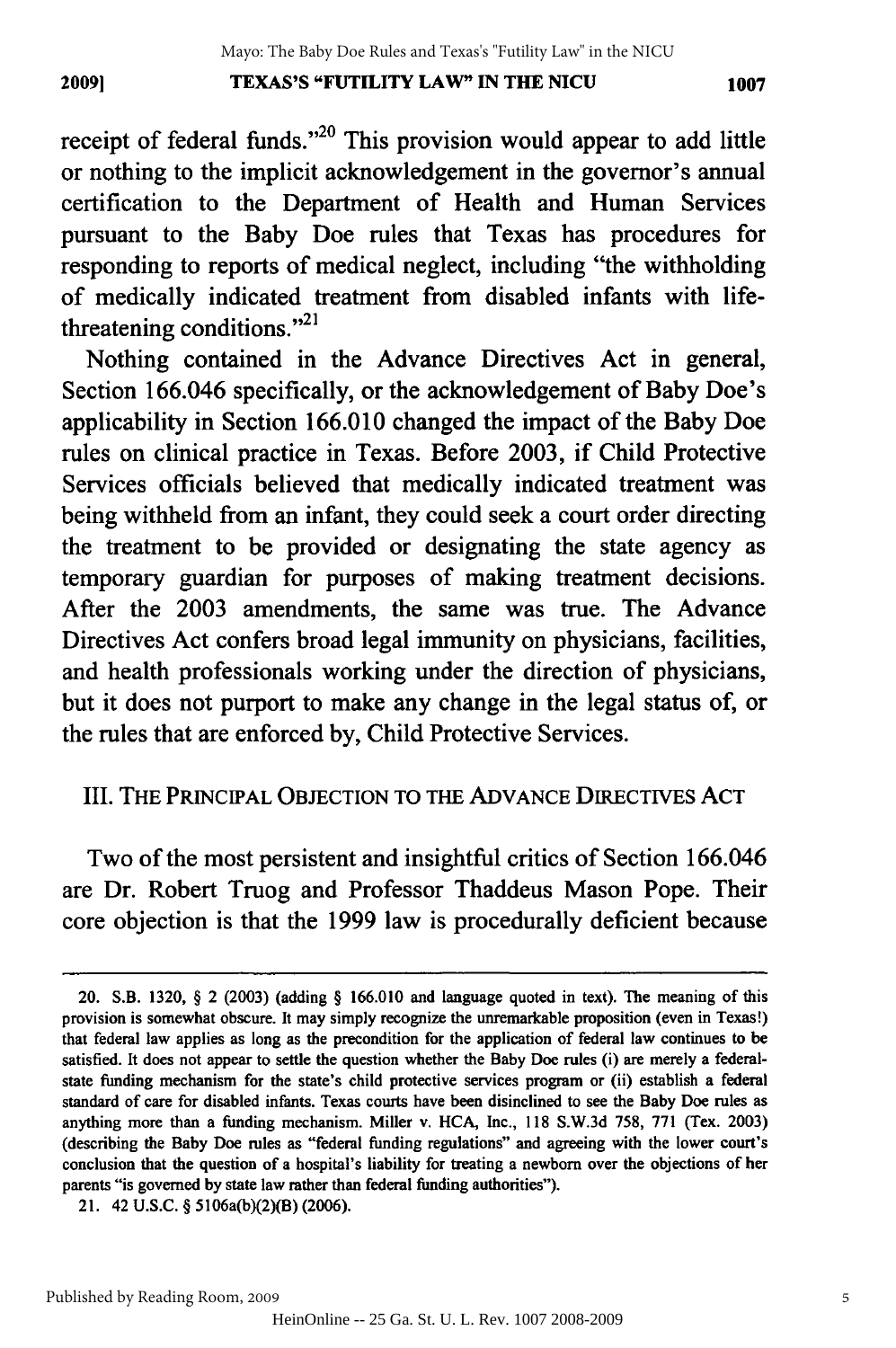of the absence of minimal due-process safeguards against biased, of the absence of minimal due-process safeguards against biased, substantively flawed, or otherwise inappropriate decision-making by substantively flawed, or otherwise inappropriate decision-making by treating physicians. In particular, they decry the Advance Directives Act's failure to provide for judicial review and its reliance upon an Act's failure to provide for judicial review and its reliance upon an extrajudicial review mechanism that is implemented by the hospital's extrajudicial review mechanism that is implemented by the hospital's ethics committee, which they criticize as staffed by "insiders" whose ethics committee, which they criticize as staffed by "insiders" whose lack of independence fails to meet even minimum standards of lack of independence fails to meet even minimum standards of decisional fairness. $22$ 

The due-process criticism starts off right but ends up seriously The due-process criticism starts off right but ends up seriously wrong. The advisory panel very consciously chose to provide an wrong. The advisory panel very consciously chose to provide an intramural ethics committee review of "futility disputes" (as well as intramural ethics committee review of "futility disputes" (as well as disputes involving surrogates' refusal of continued treatment). The disputes involving surrogates' refusal of continued treatment). The in-house ethics committee approach offered real advantages over a in-house ethics committee approach offered real advantages a judicial forum. First, members of the ethics committee bring judicial forum. First, members of the ethics committee bring expertise to the controversy, an expertise that general-jurisdiction expertise to the controversy, an expertise that general-jurisdiction trial judges usually lack. Second, the members of the ethics trial judges usually lack. Second, the members of the ethics committee may not include physicians with direct patient-care committee may not include physicians with direct patient-care responsibility. There is no particular reason to believe that such a responsibility. There is no particular reason to believe that such a committee would routinely rubber-stamp their physician-colleagues committee would routinely rubber-stamp their physician-colleagues positions in the context of a Section 166.046 review, short of a deep-positions in the context of a Section 166.046 review, short of a deepseated distrust of hospital workers and volunteers. Third, there is little seated distrust of hospital workers and volunteers. Third, there is little in the training or experience judges receive to reflexively believe that in the training or experience judges receive to reflexively believe that judicial review should be the gold standard for decision-making in judicial review should be the gold standard for decision-making in end-of-life disputes. To be sure, judges are experts at *due process*, but are they equally expert in the realm of medical decision-making? are they equally expert in the realm of medical decision-making?

One other concern motivated me to prefer an ethics committee review over a judicial one in 1998-1999, and I still find it persuasive review over a judicial one in 1998-1999, and I still find it persuasive

<sup>22.</sup> *See, e.g.,* Thaddeus Mason Pope, *Multi-Institutional Healthcare Ethics Committees: The 22. See, e.g.,* Thaddeus Mason Pope, *Multi-Institutional Healthcare Ethics Committees: The*  Procedurally Fair Internal Dispute Resolution Mechanism, 31 CAMPBELL L. REV. 257, 274-99 (2009); Thaddeus Mason Pope, *Medical Futility Statutes: No Safe Harbor to Unilaterally Refuse Life-Sustaining* Thaddeus Mason Pope, *Medical Futility Statutes: No Safe Harbor to Unilaterally Refuse Life-Sustaining*  Treatment, 75 TENN. L. REV. 1, 79-80 (2008); Robert D. Truog, Tackling Medical Futility in Texas, 357 NEW ENG. **J.** MED. **1** (2007); *Futility: A Concept in Evolution, supra* note 6, at 1990-91. **The** NEW ENG. J. MED. I (2007); *Futility: A Concept in Evolution, supra* note 6, at 1990-91. The substitution of a hospital ethics committee hearing for a judicial one also lies at the heart of Professor Nora O'Callaghan's critique of Section 166.046, see Nora O'Callaghan, Dying for Due Process: The *Unconstitutional Futility Provisions of the Texas Advance Directives Act,* 60 BAYLOR L. REv. **625** *Unconstitutional Futility Provisions of the Texas Advance Directives Act,* 60 BAYLOR L. REv. 625 (2008), although Professor O'Callaghan's criticisms go considerably further than the realm of dueprocess. process.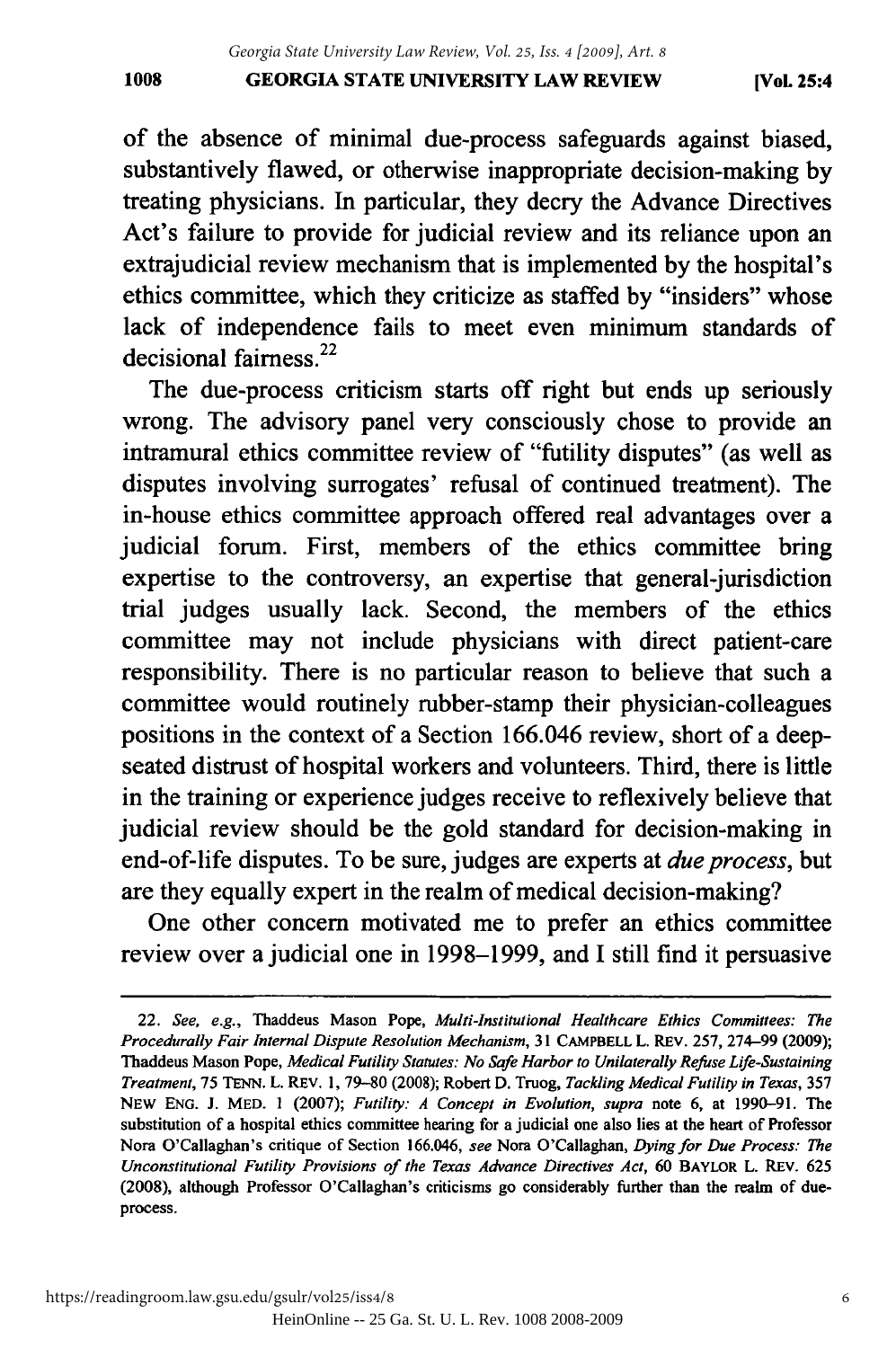#### **TEXAS'S "FUTILITY LAW" IN THE NICU 20091 1009** 2009] TEXAS'S "FUTILITY LAW" IN THE NICU 1009

today. As far back as the first state supreme court's decision in a the first state supreme court's decision in a "right to die" case---that of the New Jersey Supreme Court in *In re Quinlan23-there* has been a recognition that the possibility of legal *Quinlan23-there* has been a recognition that the possibility of legal liability may weigh heavily on the physician on whose objective liability may weigh heavily on the physician on whose objective judgment everyone involved in the patient's care should have the judgment everyone involved in the patient's care should have the right to rely.<sup>24</sup> Without some measure of protection, physicians might seriously consider adopting one or more dispute-avoidance strategies. seriously consider adopting one dispute-avoidance strategies. One strategy involves passively going along with everything the surrogate decision maker asks for. This represents an abdication of surrogate decision maker asks for. This represents an abdication of responsibility (under the guise of "respect for autonomy") and is not responsibility (under the guise of "respect for autonomy") and is not necessarily in the best interests of the patient or anyone else. A second dispute-avoidance strategy would be to implement the second dispute-avoidance strategy would be to implement the physician's own preferred treatment plan without consultation with the family or others with a significant role to play: no disclosure and discussion of treatment alternatives, no informed consent, no transparency, and no accountability. In many cases this strategy would need to be implemented discretely, perhaps by undertreating would need to be implemented discretely, perhaps by undertreating an acquired infection or simply not offering a third or fourth life-an acquired infection or simply not offering a third or fourth lifesustaining intervention in the face of the latest adverse event for a patient experiencing multi-system organ failure. Neither of these approaches is what most people would consider optimal medical care, approaches is what most people would consider optimal medical care, but both would avoid the adverse publicity, bad feelings, depositions, but both would avoid the adverse publicity, bad feelings, depositions, and time in court that are entailed by judicial review. It is not hard to

<sup>23.</sup> *In re* Quinlan, 355 A.2d 647 (N.J. 1976). *23. In re* Quinlan, 355 A.2d 647 (N.J. 1976).

<sup>24.</sup> *Id.* at 668. The New Jersey Supreme Court seemed to express some concern about the "fear of *24. Id.* at 668. The New Jersey Supreme Court seemed to express some concern about the "fear of personal retaliation" on physicians' "independent objectivity," as well as the court's desire that "physicians, in the pursuit of their healing vocation, [be freed] from possible contamination by self-"physicians, in the pursuit of their healing vocation, [be freed] from possible contamination by selfinterest or self-protection concerns which would inhibit their independent medical judgment for the interest or self-protection concerns which would inhibit their independent medical judgment for the benefit of their dying patients." Id. at 668. In virtually the same breath, the court expressed its reluctance to confer the same type of immunity on physicians in end-of-life disputes as is enjoyed by judges and to confer the same type of immunity on physicians in end-of-life disputes as is enjoyed by judges and grand jurors. *Id.* Professor O'Callaghan picks up on the court's reluctance in her critique of Section grand jurors. *Id.* Professor O'Callaghan picks up on the court's reluctance in her critique of Section 166.046, see Nora O'Callaghan, supra note 22, at 574, but she completely misconstrues the New Jersey Supreme Court's ultimate message. The court went on to say that some type of review of physician Supreme Court's ultimate message. The court went on to say that some type of review of physician decision-making in end-of-life cases would be useful "in screening out, so to speak, a case which might decision-making in end-of-life cases would be useful "in screening out, so to speak, a case which might be contaminated by less than worthy motivations of family of physician." *Quinlan*, 355 A.2d 670. But contrary to Professor O'Callaghan's implication, the court favored the routine use of multi-disciplinary contrary to Professor O'Callaghan's implication, the court favored the routine use of multi -disciplinary ethics committees rather than "applying to a court to confirm such decisions[, which] would generally be ethics committees rather than "applying to a court to confmn such decisions[, which] would generally be inappropriate not only because that would be a gratuitous encroachment upon the medical profession's inappropriate not only because that would be a gratuitous encroachment upon the medical profession'S field of competence, but because it would be impossibly cumbersome." *Id.* field of competence, but because it would be impossibly cumbersome." */d.*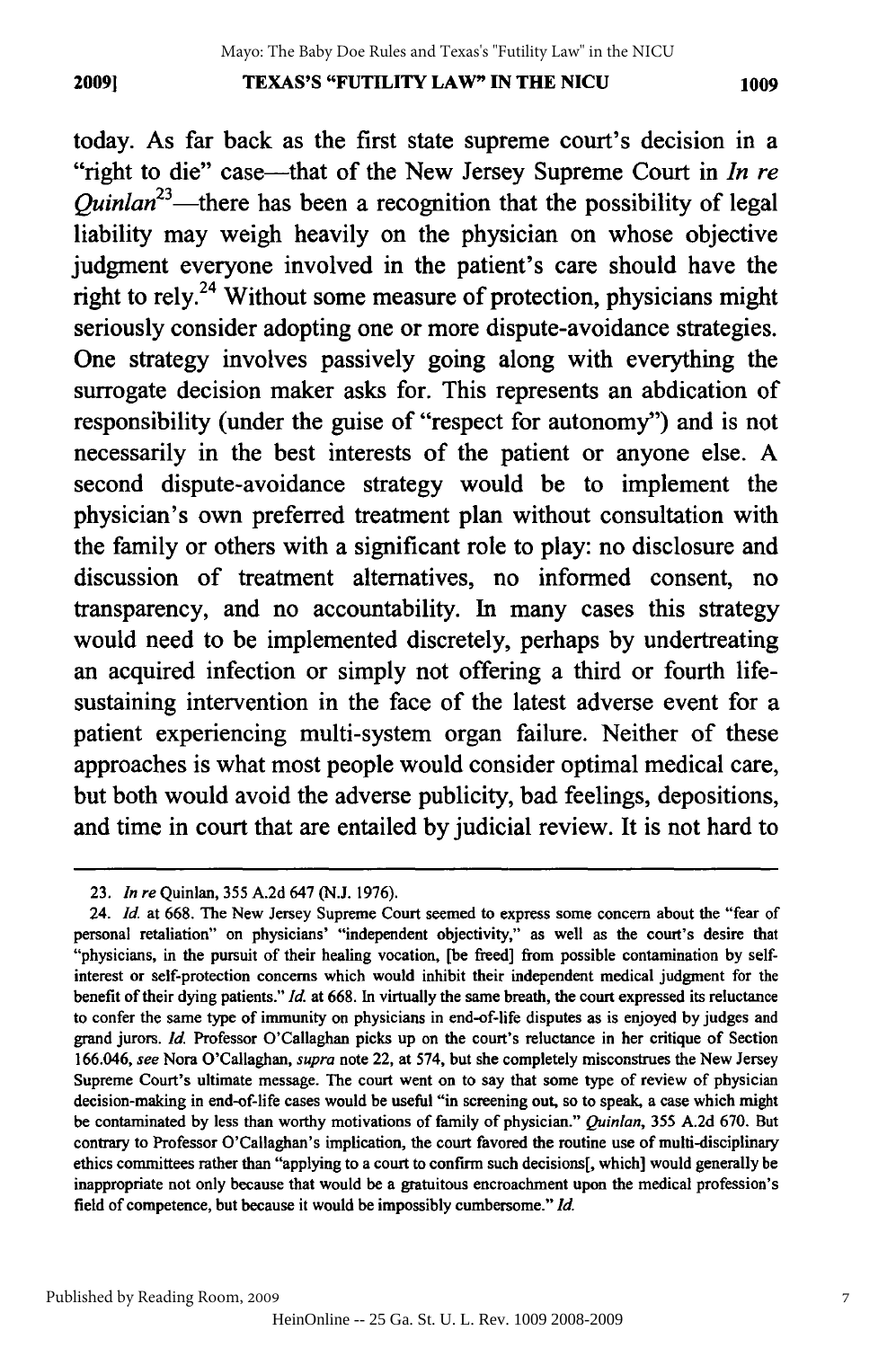#### **GEORGIA STATE UNIVERSITY LAW REVIEW 1010 [Vol. 25:4** 1010 GEORGIA STATE UNIVERSITY LAW REVIEW [Vol. 25:4

imagine why a physician, whose own judgments and actions control imagine why a physician, whose own judgments and actions control both dispute-avoidance strategies, might view one or the other to be both dispute-avoidance strategies, might view one or the other to be preferable to litigation. With this in mind, Section 166.046(a)'s preferable to litigation. With this in mind, Section 166.046(a)'s review by an interdisciplinary ethics committee tries to steer a course between the Scylla of judicial review and the Charybdis of unfettered, unexamined physician discretion. unexamined physician discretion.

More fundamentally, however, the critics of Section **166.046** seem More fundamentally, however, the critics of Section 166.046 seem to have gotten wrong the whole matter of the availability of judicial to have gotten wrong the whole matter of the availability of judicial review. Put simply, Section 166.046 does not preclude resort to the courts **by** families that are motivated to seek judicial review.25 courts by families that are motivated to seek judicial review. <sup>25</sup>

To be sure, there is nothing in Section **166.046** that explicitly To be sure, there is nothing in Section 166.046 that explicitly provides for judicial review.<sup>26</sup> During the advisory panel's discussions in **1998** and **1999,** however, there was widespread discussions in 1998 and 1999, however, there was widespread agreement that judicial review would be available, if desired, through agreement that judicial review would be available, if desired, through the usual routes **by** which declaratory judgments and injunctions are the usual routes by which declaratory judgments and injunctions are obtained in Texas. The panel considered spelling out the process in the Advance Directives Act, but rejected that option as unnecessarily the Advance Directives Act, but rejected that option as unnecessarily redundant.<sup>27</sup> The panel's preference for an extrajudicial forum for the review of end-of-life disputes, however, does not imply a complete rejection of judicial review if that is desired. The New

27. Some members of the advisory panel may also have wanted to avoid encouraging judicial review 27. Some members of the advisory panel may also have wanted to avoid encouraging judicial review by spelling out the process in the Advance Directives Act, thus defeating the preferred extrajudicial by spelling out the process in the Advance Directives Act, thus defeating the preferred extrajudicial review mechanism that was at the heart of Section 166.046.

<sup>25.</sup> I offer the following interpretation of the availability of judicial review based upon my reading of the Advance Directives Act as it is written and not out of a belief that formal judicial review is or ought the Advance Directives Act as it is written and not out ofa belief that formal judicial review is or ought to be required as a normative matter. Apart from the serious "state action" objection to any due-process to be required as a normative matter. Apart from the serious "state action" objection to any due-process analysis (at least with respect to private hospitals), even if due-process principles applied to the statutory analysis (at least with respect to private hospitals), even if due-process principles applied statutory scheme, state legislatures have the option of providing a reasonable alternative to full-blown judicial review. The Advance Directive Act's scheme-independent review by a multidisciplinary hospital ethics committee with judicial review that ensures that the procedural requirements of the law have been satisfied-is just such a reasonable alternative to full-blown judicial review in most cases.

<sup>26.</sup> One provision of the Advance Directives Act provides that family members who disagree with a 26. One provision of the Advance Directives Act provides that family members who disagree with a surrogate treatment decision on behalf of an incompetent patient with no advance directive may apply surrogate treatment decision on behalf of an incompetent patient with no advance directive may apply for temporary guardianship under the Texas Probate Code. TEX. HEALTH & SAFETY CODE ANN. § 166.039(g) (Vernon Supp. 2001). A second provision authorizes certain persons to commence an action to request that a medical power of attorney be revoked because of undue influence or the principal was incompetent at the time the medical power of attorney was executed. *Id. §* 166.165. A principal was incompetent at time the medical power of attorney was executed. *Id.* § 166.165. A third provision deals with requests to extend the 10-day waiting period provided by Section 166.046(d). third provision deals with requests to extend 10-day waiting period provided by Section 166.046(d). *See infra* note 29. It would be an unwarranted inference from the presence of this judicial-review *See infra* note 29. It would be an unwarranted inference from the presence of this judicial-review language that judicial review is precluded because of the absence of such express language in Section **166.046.** 166.046.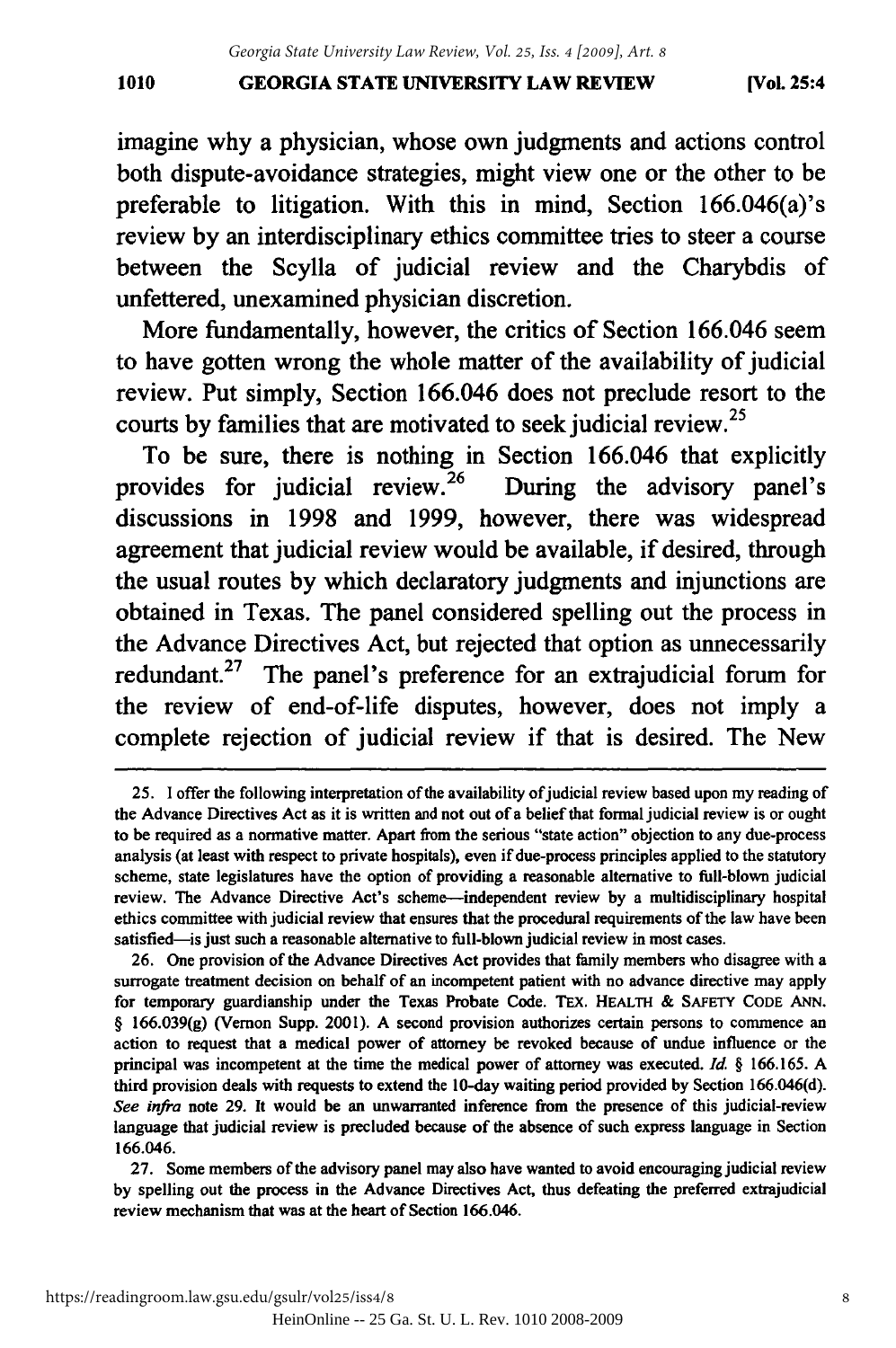Jersey Supreme Court in the *Quinlan* case made exactly the same Jersey Supreme Court in the *Quinlan* case made exactly the same point after it announced its preference for ethics committee review in end-of-life disputes: "[tihis is not to say that in the case of an end-of-life disputes: "[t]his is not to say that in the case of an otherwise justiciable controversy access to the courts would be foreclosed; we speak rather of a general practice and procedure."<sup>28</sup>

There is, of course, language in Section 166.046 that limits the There is, of course, language in Section 166.046 that limits the grounds on which a trial court may extend the ten-day waiting period grounds on which a trial court may extend the ten-day waiting period provided by Section 166.046 $(e)$ ,<sup>29</sup> and Section 166.045 $(d)$  confers immunity upon "[a] physician, health professional working under the immunity upon "[a] physician, health professional working under the direction of a physician, or health care facility **...** if the person has direction of a physician, or health care facility . . . if the person has complied with the procedures outlined in Section  $166.046$ .<sup>30</sup> There are a number of good reasons to decline to read these provisions as are a number of good reasons to decline to read these provisions as precluding judicial review of disputes under Section 166.046. precluding judicial review of disputes under Section 166.046.

As a threshold matter, any arguable limitation on a district court's As a threshold matter, any arguable limitation on a district court's jurisdiction to entertain a lawsuit must depend upon a determination jurisdiction to entertain a lawsuit must depend upon a determination that the statute in which the alleged limitation appears applies to the that the statute in which the alleged limitation appears applies to the parties and their dispute. In the context of the Advance Directives parties and their dispute. In the context of the Advance Directives Act, this means that a court could only find its jurisdiction to be Act, this means that a court could only find its jurisdiction to be limited if it first found that the dispute was governed by the Advance limited if it first found that the dispute was governed by the Advance Directives Act. In the case of the Act's generic immunity provision, $31$ the Act (and its immunities and limitations, if any, on trial court the Act (and its immunities and limitations, if any, on trial court jurisdiction) would not apply if the court found that the physician or jurisdiction) would not apply if the court found that the physician or health care facility failed "to exercise reasonable care" when health care facility failed "to exercise reasonable care" when applying the patient's advance directive. Various other provisions of applying the patient's advance directive. Various other provisions of the Advance Directives Act invoke the standard of "reasonable the Advance Directives Act invoke the standard of "reasonable medical judgment"<sup>32</sup> or "the prevailing standard of medical care."<sup>33</sup> In like fashion, if a court found one or more of these standard-of-care In like fashion, if a court found one or more of these standard-of-care provisions to have been violated, there would presumably be no provisions to have been violated, there would presumably be no

<sup>28.</sup> *Quinlan,* 355 A.2d at 670. *28. Quinlan,* 355 A.2d at 670.

<sup>29.</sup> TEX. HEALTH & SAFETY CODE ANN. § 166.046(g) (Vernon Supp. 2001) (requiring court to find, **"by** a preponderance of the evidence, that there is a reasonable expectation that a physician or health "by a preponderance of the evidence, that there is a reasonable expectation that a physician or health care facility that will honor the patient's directive will be found if the time extension is granted"). care facility that will honor the patient's directive will be found if the time extension is granted").

**<sup>30.</sup>** *Id.* § 166.045(d). *30. Id.* § 166.045(d).

<sup>31.</sup> *Id,* § 166.044. *31. Id.* § 166.044.

<sup>32.</sup> *E.g., id. §§* 166.002(4), **(8), (10), (13),** 166.033, 166.052. *32. E.g., id.* §§ 166.002(4), (8), (10), (13), 166.033, 166.052.

**<sup>33.</sup>** *E.g., id.* §§ 166.002(9), (13), 166.033. *33. E.g., id.* §§ 166.002(9), (13), 166.033.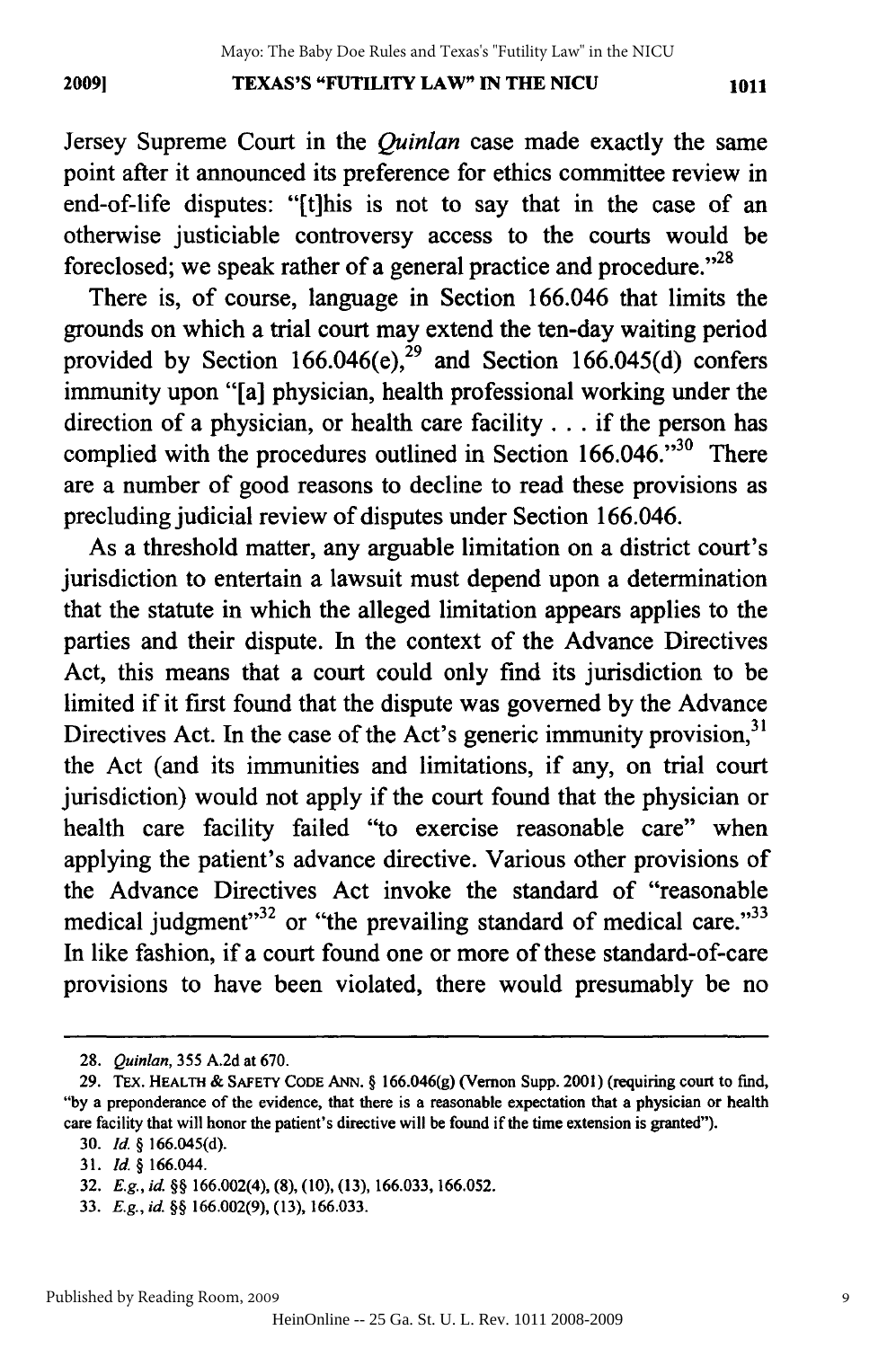#### **GEORGIA STATE UNIVERSITY LAW REVIEW 1012 [Vol.** 25:4 1012 GEORGIA STATE UNIVERSITY LAW REVIEW (Vol. 25:4

warrant to apply the immunity provision or the limitation on the court's power to extend the ten-day period. In brief, if the Advance Directive Act's substantive and procedural requirements have not Directive Act's substantive and procedural requirements have not been satisfied, the end-of-life dispute is outside the Act.<sup>34</sup> At a minimum, a reviewing court would need to conduct some sort of minimum, a reviewing court would need to conduct some sort of substantive review in a case that challenged the substance of the substantive review in a case that challenged the substance of the physician's position, to determine whether the immunities applied, physician's position, to determine whether the immunities applied, and the same should be true of the alleged limitation on judicial and the same should be true of the alleged limitation on judicial review itself. review itself.

Also, notwithstanding any limitation on the court's power to extend the ten-day waiting period, Texas courts undoubtedly have inherent jurisdiction to preserve the status quo while they explore the inherent jurisdiction to preserve the status quo while they explore the existence of their own jurisdiction.<sup>35</sup> Thus, most courts that have been confronted with a dispute under Section 166.046 have not been confronted with a dispute under Section 166.046 have not hesitated to issue a temporary injunction until the issues-including the existence of a cause of action and subject-matter jurisdiction-the existence of a cause of action and subject-matter jurisdictioncould be sorted out. could be sorted out.

Finally, it is highly unlikely that a trial judge would allow a patient Finally, it is highly unlikely that a trial judge would allow a patient to die in a contested case without first exploring the merits of the to die in a contested case without first exploring the merits of the parties' positions. Similarly, it is equally unlikely that a hospital, parties' positions. Similarly, it is equally unlikely that a hospital, once it has been drawn into a judicial-review proceeding, would insist on the strict application of the ten-day waiting period and insist on the strict application of the ten-day waiting period and discontinue life-sustaining treatment while the case was *pendente lite.* discontinue life-sustaining treatment while the case was *pendente lite.*  The ten-day limit, after all, ends with *permission* to discontinue life-The ten-day limit, after all, ends with *permission* to discontinue lifesustaining treatment, not a command to do so. Unless a strong case sustaining treatment, not a command to do so. Unless a strong case could be made that continued treatment was the literal equivalent of torture-a rarity, to be sure-the hospital would be ill-advised to

<sup>34.</sup> This argument is a little harder, but not impossible, to make with respect to the immunity 34. This argument is a little harder, but not impossible, to make with respect to the immunity provision that applies solely to disputes under Section 166.046. Neither the immunity provision, id. § 166.045(d), nor § 166.046 itself contains a standard-of-care provision. It would make very little sense, however, to apply the immunities to an end-of-life dispute under Section 144.046 when the physician's however, to apply the immunities to an end-of-life dispute under Section 144.046 when the physician's judgment is wildly outside the standard of care, considering how liberally that standard is festooned judgment is wildly outside the standard of care, considering how liberally that standard is festooned throughout other parts of the Advance Directives Act. (This should be a rare event, however, if the ethics committee conducts a competent review.) If Texas courts refused to read standard-of-care requirement into Section 166.046, I would certainly support an amendment that made such a requirement explicit. requirement explicit.

*<sup>35.</sup> See, e.g.,* Dolenz v. Vail, 200 S.W.3d 338 (Tex. App. 2006). *35. See. e.g.,* Dolenz v. Vail, 200 S.W.3d 338 (Tex. App. 2006).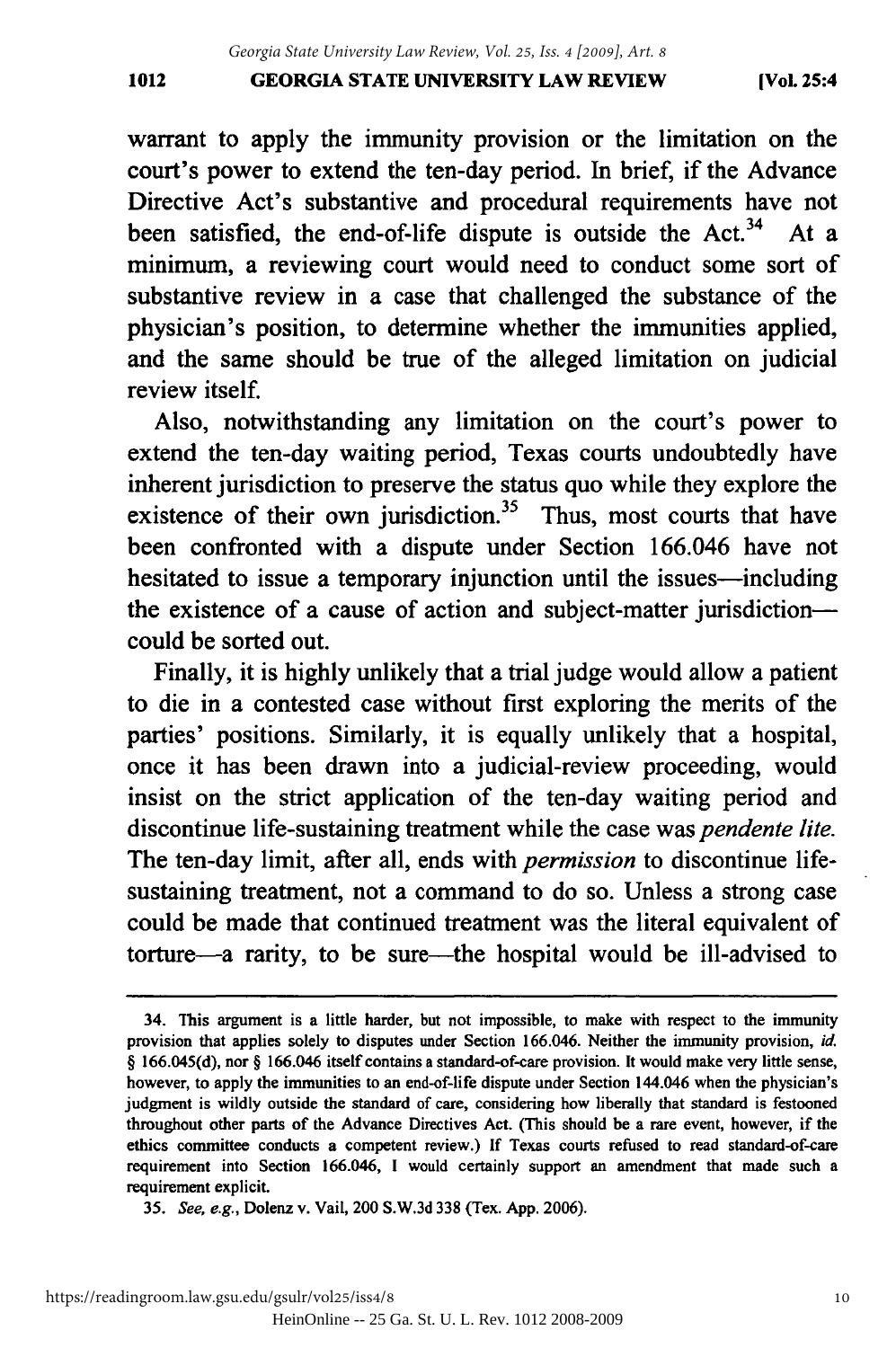#### **TEXAS'S "FUTILITY LAW" IN THE NICU 2009] 1013** 2009) TEXAS'S "FUTILITY LAW" IN THE NICU 1013

discontinue life-sustaining treatment before the court had an discontinue life-sustaining treatment before the court had an opportunity to address the merits of the surrogate decision maker's opportunity to address merits of the surrogate decision maker's petition. petition.

#### IV. PROPOSED AMENDMENTS

Experience with the Advance Directives Act and service on six hospital ethics committees during the past ten years, as well as the hospital ethics committees during the past ten years, as well as the well-considered suggestions of both critics and supporters of the law, suggest that a number of amendments would make the law work suggest that a number of amendments would make law work more effectively, more ethically, and more fairly. What follows is a brief list of suggested amendments and brief explanations in support of them. $36$ 

Judicial review. As the discussion in the previous Part makes clear, a reasonable reading of the Advance Directives Act would not preclude substantive judicial review, at least in cases where a preclude substantive judicial review, at least in cases where a plausible case can be made that the physician's judgments or actions plausible case can be made that the physician's judgments or actions fall below a reasonable standard of care. If it were necessary to fall below a reasonable standard of care. If it were necessary to preserve the essential structure of the law, including Section 166.046, preserve the essential structure of the law, including Section 166.046, from a finding of unconstitutionality, the availability of judicial review could be made more explicit. As a starting point, "reasonable review could be made more explicit. As a starting point, "reasonable medical judgment" could be added to Section 166.046, so that its medical judgment" could be added to Section 166.046, so that its express language was brought into line with other parts of the express language was brought into line with other parts of the Advance Directives Act and provided a basis for substantive review Advance Directives Act and provided a basis for substantive review of the medical decision-making involved in the case. If something more explicit were necessary, the change should be made. Nothing, more explicit were necessary, the change should be made. Nothing, in my view, would be lost by making more explicit a judicial-review in my view, would be lost by making more explicit a judicial-review rule that is already latent in the Act. $37$ 

**<sup>36.</sup>** Any number of other amendments-some technical, others more substantive-should be 36. Any number of other amendments-some technical, others more substantive--should be considered. The Advance Directives Act is the proverbial result of sausage-making at its most extreme, considered. The Advance Directives Act is the proverbial result of sausage-making at its most extreme, and in its current form, it represents the best that could have been coaxed out of a very diverse advisory panel made up of individuals with quite different agendas. What follows is my list of the changes that panel made up of individuals with quite different agendas. What follows is my list of the changes that deserve the most urgent consideration. deserve the most urgent consideration.

<sup>37.</sup> I continue to believe, however, that the existing statutory scheme meets the requirements of due 37. I continue to believe, however, that the existing statutory scheme meets the requirements of due process and that the operation of the Act would not be improved by more frequent resort to the courts. process and that the operation of the Act would not be improved by more frequent resort to the courts. *See supra* note 25. *See supra* note 25.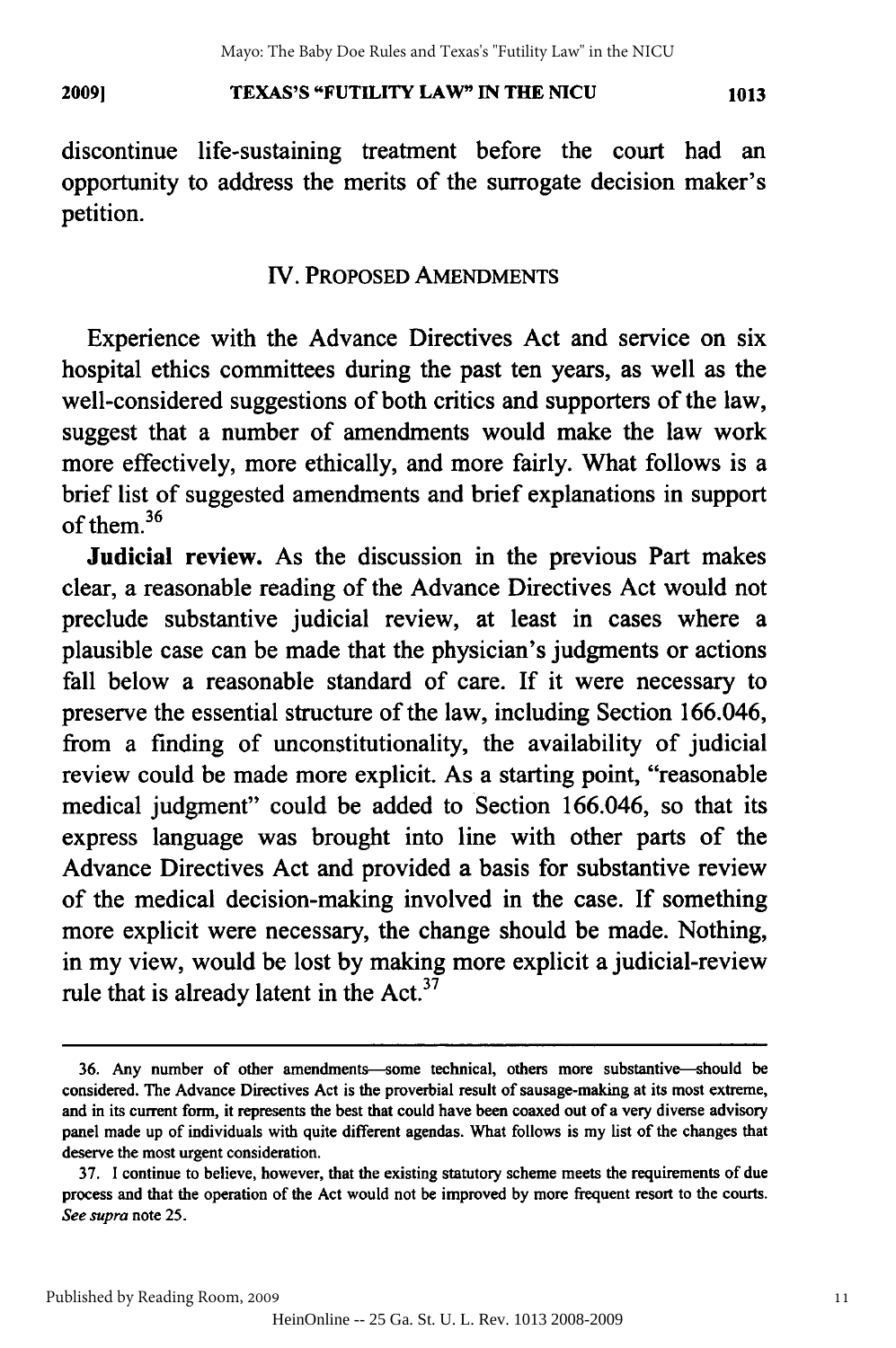#### **GEORGIA STATE UNIVERSITY LAW REVIEW 1014 [Vol. 25:4** 1014 GEORGIA STATE UNIVERSITY LAW REVIEW [Vol. 25:4

Limit the scope of the immunity available under Section Limit the scope of the immunity available under Section 166.046. If there is doubt about the availability of judicial review in cases in which Section 166.046 is invoked, the broad immunity of Section 166.045(d) is one of the principal reasons for that doubt. The immunity from criminal liability should be preserved, as should the immunity from criminal liability should be preserved, as should the immunity from disciplinary action **by** appropriate licensing boards, immunity from disciplinary action by appropriate licensing boards, but the immunity from civil liability could be limited to monetary but the immunity from civil liability could be limited to monetary damages, making it clear that injunctive relief would still be available damages, making it clear that injunctive relief would still be available as a remedy. as a remedy.

Limit the scope of Section **166.046.** The Advance Directives Act Limit the scope of Section 166.046. The Advance Directives Act was never designed to provide a process or an answer for all end-of-was never designed to provide a process or an answer for all end-oflife treatment decisions and disputes, let alone all "futility disputes." life treatment decisions and disputes, let alone all "futility disputes." Instead, the statute was intended to provide some level of protection Instead, the statute was intended to provide some level of protection for providers in those "core" cases in which public policy recognized for providers in those "core" cases in which public policy recognized a need for a legislative solution. 38 Section **166.046** applies to end-of-a need for a legislative solution?8 Section 166.046 applies to end-oflife disputes regardless of whether the patient is competent or incompetent, and regardless of whether the patient has an irreversible incompetent, and regardless of whether the patient has an irreversible or terminal condition. In practice, I am aware of only one (nonjudicial) case in which the "inappropriate treatment" provision of (nonjudicial) case in which the "inappropriate treatment" provision of Section **166.046** was invoked to overrule the treatment decision of a Section 166.046 was invoked to overrule the treatment decision of a patient who had decision-making capacity. Although competent patient who had decision-making capacity. Although competent patients are theoretically just as capable of demanding inappropriate patients are theoretically just as capable of demanding inappropriate treatment as surrogate decision makers, the latter are the source of treatment as surrogate decision makers, the latter are the source of conflict with physicians in the overwhelming majority of cases. The law should be limited to apply only when the patient lacks decision-law should be limited to apply only when the patient lacks decisionmaking capacity. There is good reason to push disputes with making capacity. There is good reason to push disputes with competent patients outside the protective ambit of Sections competent patients outside the protective ambit of Sections **166.045(d)** and **166.046,** not least because competent patients should 166.045(d) and 166.046, not least because competent patients should enjoy a presumption of knowing best what they want for themselves enjoy a presumption of knowing best what they want for themselves in the way of end-of-life care. Their wishes should be overruled only in the way of end-of-life care. Their wishes should be overruled only in the most extreme cases, if at all, and these are cases in which the

**<sup>38.</sup>** This is presumably the reason that the Advance Directives Act (as well as its predecessor statute) 38. This is presumably the reason that the Advance Directives Act (as well as its predecessor statute) made it clear that nothing in the Act "impair[s] or supersede[s] any legal right or responsibility a person may have to effect the withholding or withdrawal of life-sustaining treatment in a lawful manner ...." **TEx.** HEALTH **&** SAFETY **CODE ANN. § 166.048 (Vernon** Supp. 2001). See also id **§§ 166.100, 166.166.** TEx. HEALTH & SAFETY CODE ANN. § 166.048 (Vernon Supp. 2001). *See a/so id* §§ 166.100, 166.166.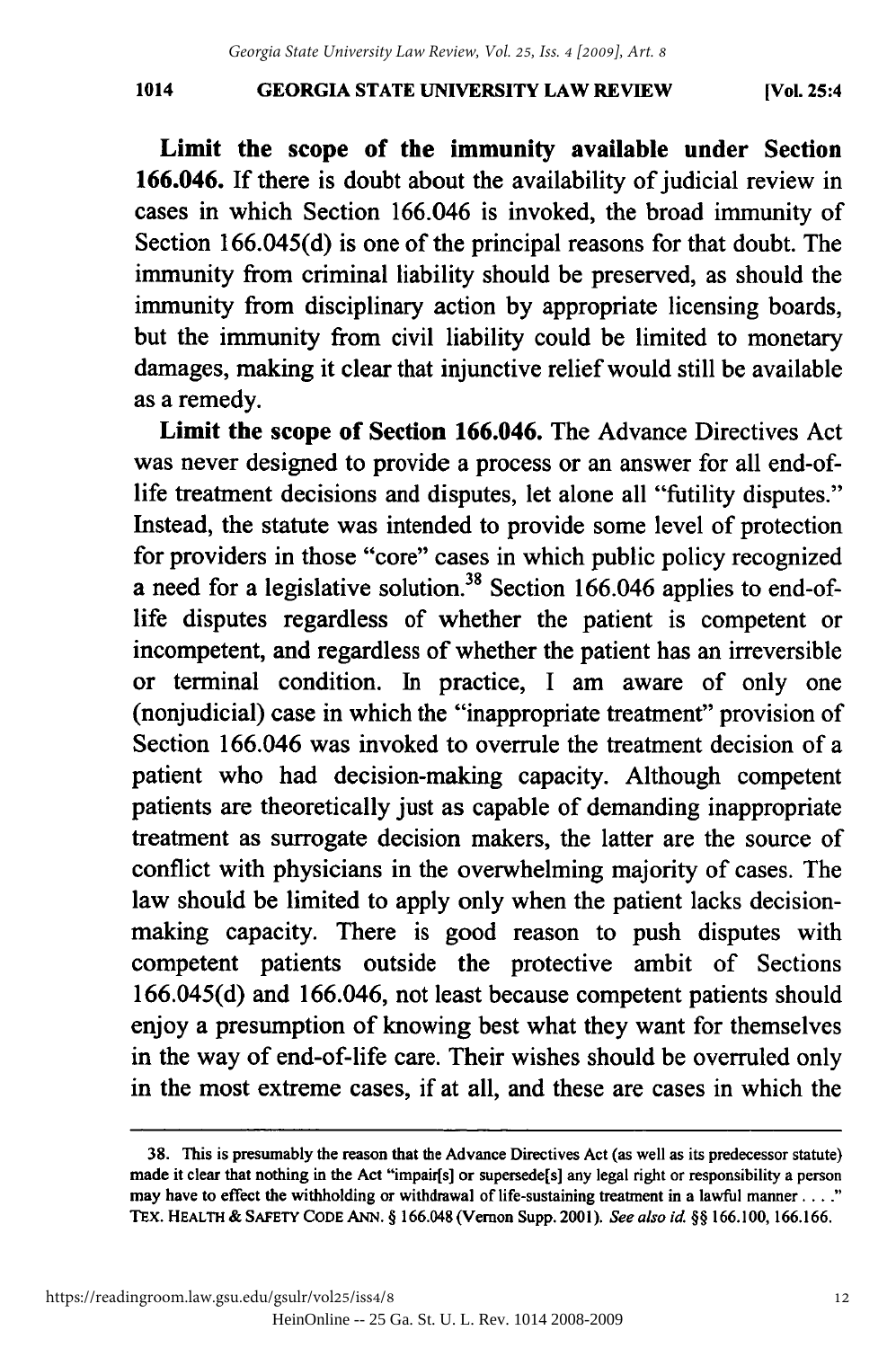#### **TEXAS'S "FUTILITY LAW" IN THE NICU 20091** *1015* 2009] TEXAS'S "FUTILITY LAW" IN THE NICU 1015

broad statutory immunity of Sections 166.045(d) and 166.046 should not be needed to ensure that the individuals and health care facilities involved are not subject to legal liability. involved are not subject to legal liability.

In addition, Section 166.046 should be limited to disputes over In addition, Section 166.046 should be limited to disputes over treatment decisions for "qualified patients"—that is, to patients who have been certified to have a terminal or irreversible condition.<sup>39</sup> If limited even further so that the law applied only to patients with limited even further so that the law applied only to patients with terminal conditions, the law would pose little of the risk of discrimination about which disability advocacy groups have publicly discrimination about which disability advocacy publicly worried. If there are patients with irreversible conditions who need to worried. If there are patients with irreversible conditions who need to be protected against the overly aggressive treatment choices of their be protected against the overly aggressive treatment choices of their surrogates, the case should be made for extending Section 166.046 to surrogates, the case should be made for extending Section 166.046 to them as well. as well.

**Require a prior informal dispute-resolution-style ethics** Require a prior informal dispute-resolution-style ethics **consultation.** Section 166.046 literally allows for the invocation of consultation. Section 166.046 literally allows for the invocation of the statutory process described in that Section without any prior the statutory process described in that Section without any prior attempt to resolve the dispute. Many Texas hospitals seem to have attempt to resolve the dispute. Many Texas hospitals seem to have gravitated toward a two-step process, even though it is not required gravitated toward a two-step process, even though it is not required by the statute. It should be required of all hospitals, however, as a "best practice" that would give all parties a chance to find an "best practice" that would give all parties a chance to find an acceptable middle ground without going directly to the formal acceptable middle ground without going directly to the formal statutory process. The statutory process does provide an opportunity statutory process. The statutory process does provide an opportunity to resolve the disagreement, but it is not as well suited to that purpose to resolve the disagreement, but it is not as well suited to that purpose as an informal ethics consultation would be.<sup>40</sup>

**Extend the time deadlines in Section 166.046.** Current law Extend the time deadlines in Section 166.046. Current law guarantees surrogates at least forty-eight hours' advance notice of the guarantees surrogates at least forty-eight hours' advance notice of the ethics committee review<sup>41</sup> and a minimum of ten days of post-review life-sustaining treatment while the physician and health care facility life-sustaining treatment while the physician and health care facility

Published by Reading Room, 2009

<sup>39.</sup> *Id.* **§ 166.031(2).** *39. Id.* § 166.031(2).

<sup>40.</sup> It might also be possible to write into Section 166.046 certain minimum requirements for ethics 40. It might also be possible to write into Section 166.046 certain minimum requirements for ethics committees and their members. I am not hopeful that an attempt to "statutorify" ethics committees' membership and processes would be successful, but the effort has a chance to address concerns that membership and processes would be successful, but the effort has a chance to address concerns that many ethics committees are not sufficiently trained or attuned to their role to provide independent and many ethics committees are not sufficiently trained or attuned to their role to provide independent and professional review in end-of-life disputes. professional review in end-of-life disputes.

<sup>41.</sup> TEX. **HEALTH &** SAFETY **CODE ANN.** §166.046(b)(2) (Vernon Supp. 2001). 41. TEx. HEALTH & SAFETY CODE ANN. §166.046(b)(2) (Vernon Supp.2001).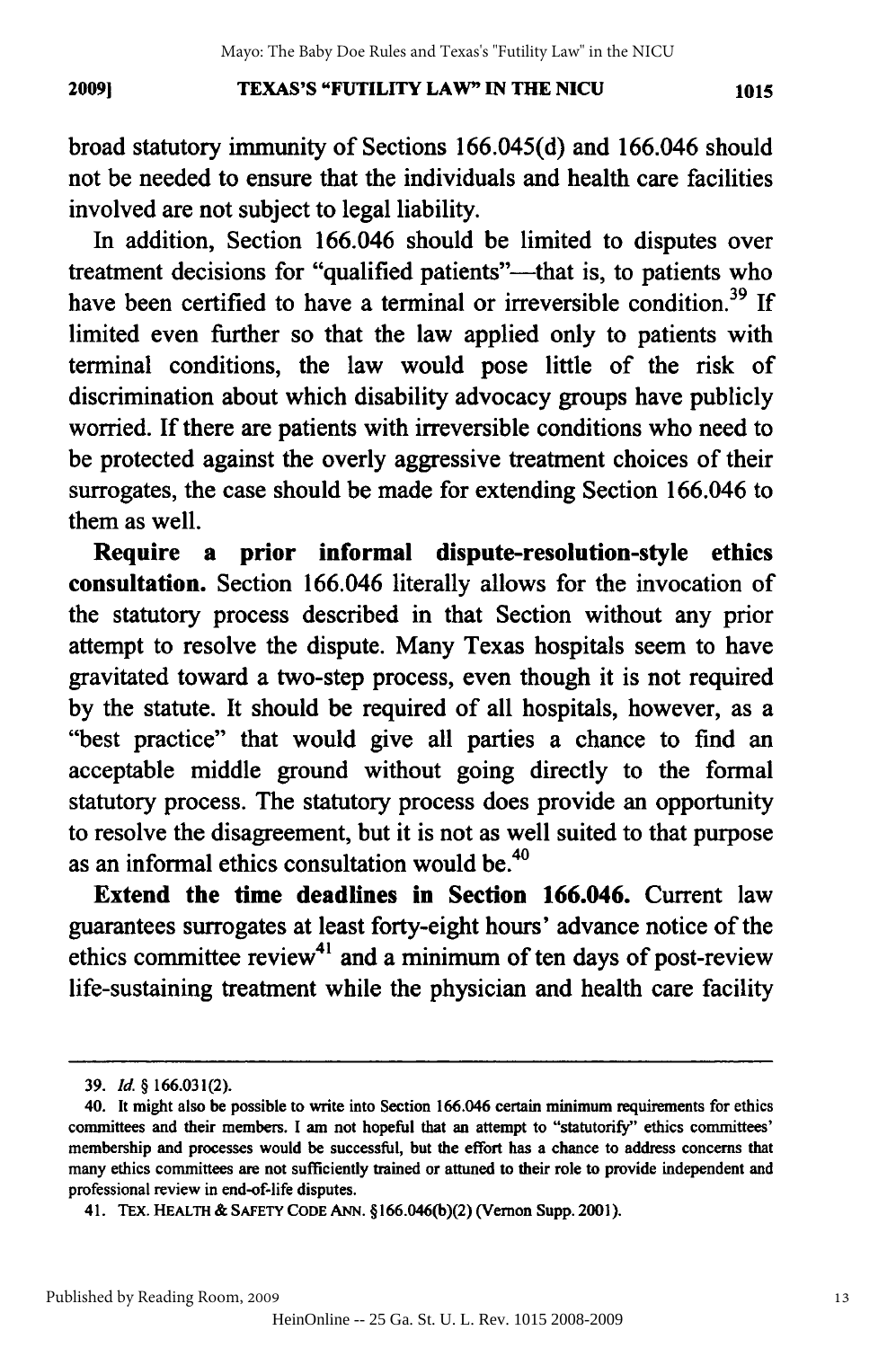#### **GEORGIA STATE UNIVERSITY LAW REVIEW 1016 [Vol. 25:4** 1016 GEORGIA STATE UNIVERSITY LAW REVIEW (Vol. 25:4

attempt to transfer the patient to a willing provider.<sup>42</sup> These timelines have been criticized as too short to provide families with a realistic have been criticized as too short to provide families with a realistic opportunity to prepare for the review consult or a fair chance to identify a willing provider. These criticisms fail to take into account the days or weeks before Section 166.046 is invoked that most hospitals have spent attempting to arrange for a transfer. The hospitals have spent attempting to arrange for a transfer. The statutory minimums, however, may in some cases be too short to be workable for some families. The time limits could easily be extended to provide a minimum number of weekdays' (rather than calendar days') notice before the review consult occurs (five) or during which the attempt to transfer shall take place (ten). At a minimum, the law the attempt to transfer shall take place (ten). At a minimum, the law should encourage facilities to be flexible in applying the time should encourage facilities to be flexible in applying the time requirements of Section 166.046 in order to meet the reasonable needs of families and to avoid treating minimum time requirements needs of families and to avoid treating minimum time requirements as setting upper limits. as setting upper limits.

Require hospitals to offer another informal dispute-resolutionstyle ethics consult after the expiration of the ten-day waiting style ethics consult after the expiration of the ten-day waiting period. The ten-day waiting period may develop potentially significant information, even if no transfer has been arranged. The patient's condition may have changed, or it may have stayed the same. Treatment alternatives may have been tried with various same. Treatment alternatives may been tried with various outcomes. And the fact that no provider has been found who is willing to accept the transfer is a significant fact in itself. Any or all of this new information might contribute to an agreed-upon resolution of the end-of-life treatment dispute. **A** follow-up ethics resolution of the end-of-life treatment dispute. A follow-up ethics consultation should be considered a "best practice" unless it is consultation should be considered a "best practice" unless it is rejected **by** the surrogate decision maker. rejected by the surrogate decision maker.

# V. **CONCLUSION** v. CONCLUSION

Unilateral withdrawal of life-sustaining treatment should not be Unilateral withdrawal of life-sustaining treatment should not be done casually and should never be a first resort to settle end-of-life done casually and should never be a first resort to settle end-of-life treatment disputes. Proper regard for the values of the patient and the treatment disputes. Proper regard for the values of the patient and the

**<sup>42.</sup>** *Id.* **§** 166.046(e). 42. *[d.* § 166.046(e).